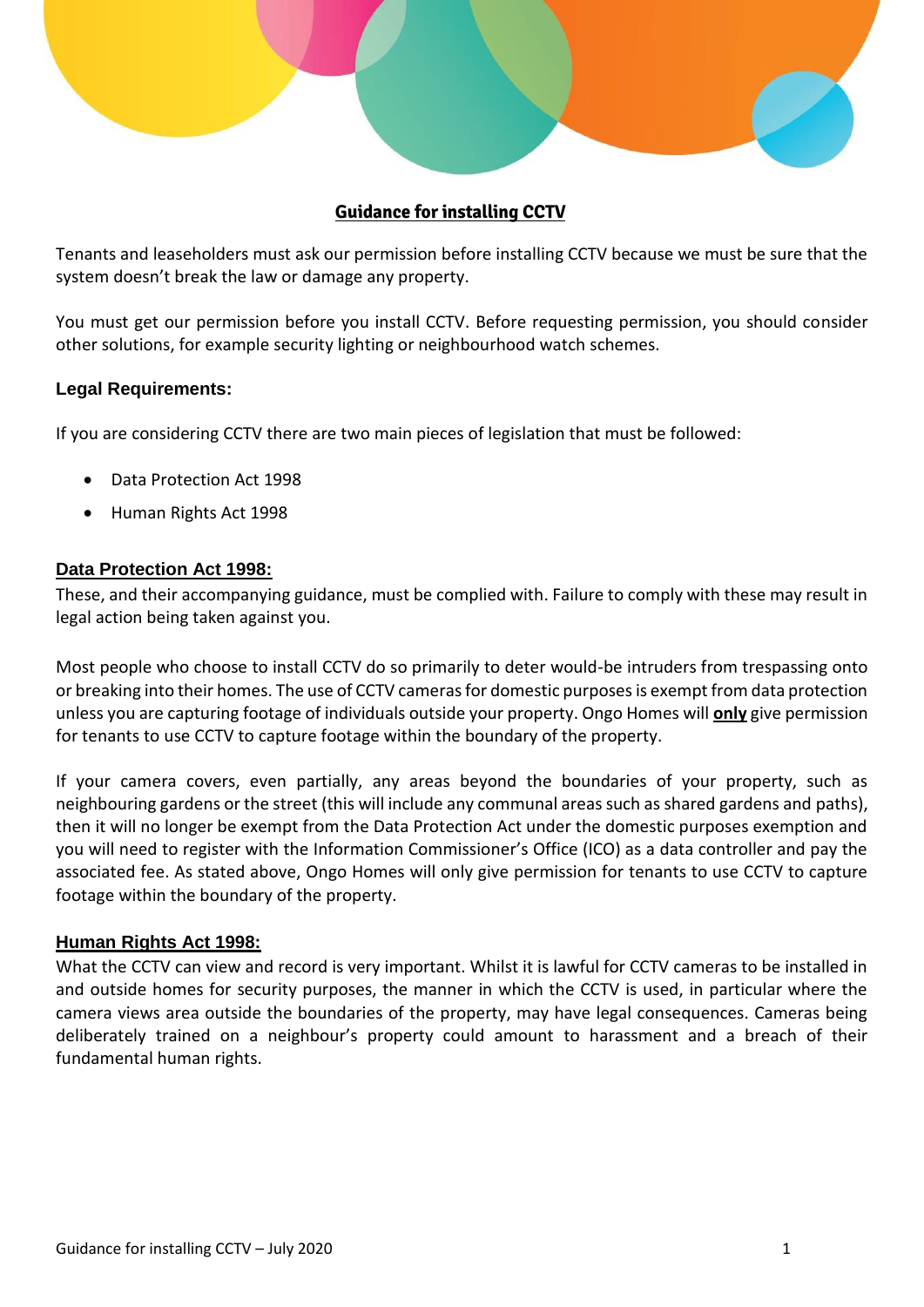## **How to apply for permission**

Ongo Homes will not unreasonably refuse permission for the installation of a CCTV system and all requests will be assessed on a case by case basis. In granting permission, the following information needs to be provided and conditions met:

- A permission form must be completed stating the reason you want to install a CCTV system and include a sketch of the proposed camera layout. For example if 2 cameras are to be put at the front of the property, please provide a rough diagram as to where on the front these will be located and the area each camera will be viewing/covering.
- Details of who will be carrying out the work as this will need to be carried out by a qualified and competent trade person.
- Tenant/Leaseholder will need to Comply with the law. For more information, you can go to the Surveillance Camera Commissioner's website: <https://www.gov.uk/government/organisations/surveillance-camera-commissioner>

#### PLEASE NOTE:

- Ongo will not allow you to fix cameras to the upvc soffits, fascia's, door frames, window frames, cladding or sills. Any damage caused installing CCTV would need to be made good at your own cost.
- If the property has EWI (External Wall Insulation) please read the guidance notes on the 'EWI Guidance section' below when fixing anything to the external walls of these properties.

## **Permission would be granted with the following conditions:**

- The standard of workmanship must be to the satisfaction of Ongo Homes Limited and carried out by qualified and competent trade person.
- The asbestos report will be checked to ensure Asbestos Containing Materials' (ACM's) are not being removed or encapsulated. Any removal required will be undertaken by Ongo Homes at your expense.
- The CCTV cameras must not face directly towards any of the neighbouring property or any surrounding public area, e.g. footpath, pavement or road etc and therefore you cannot film outside of your property boundary or use your CCTV in communal areas.
- The CCTV must be securely fixed on an external wall and adequate care must be taken to ensure that the fabric of the building (external brickwork/cladding) is not damaged or altered. If damage occurs then this must be repaired at your cost.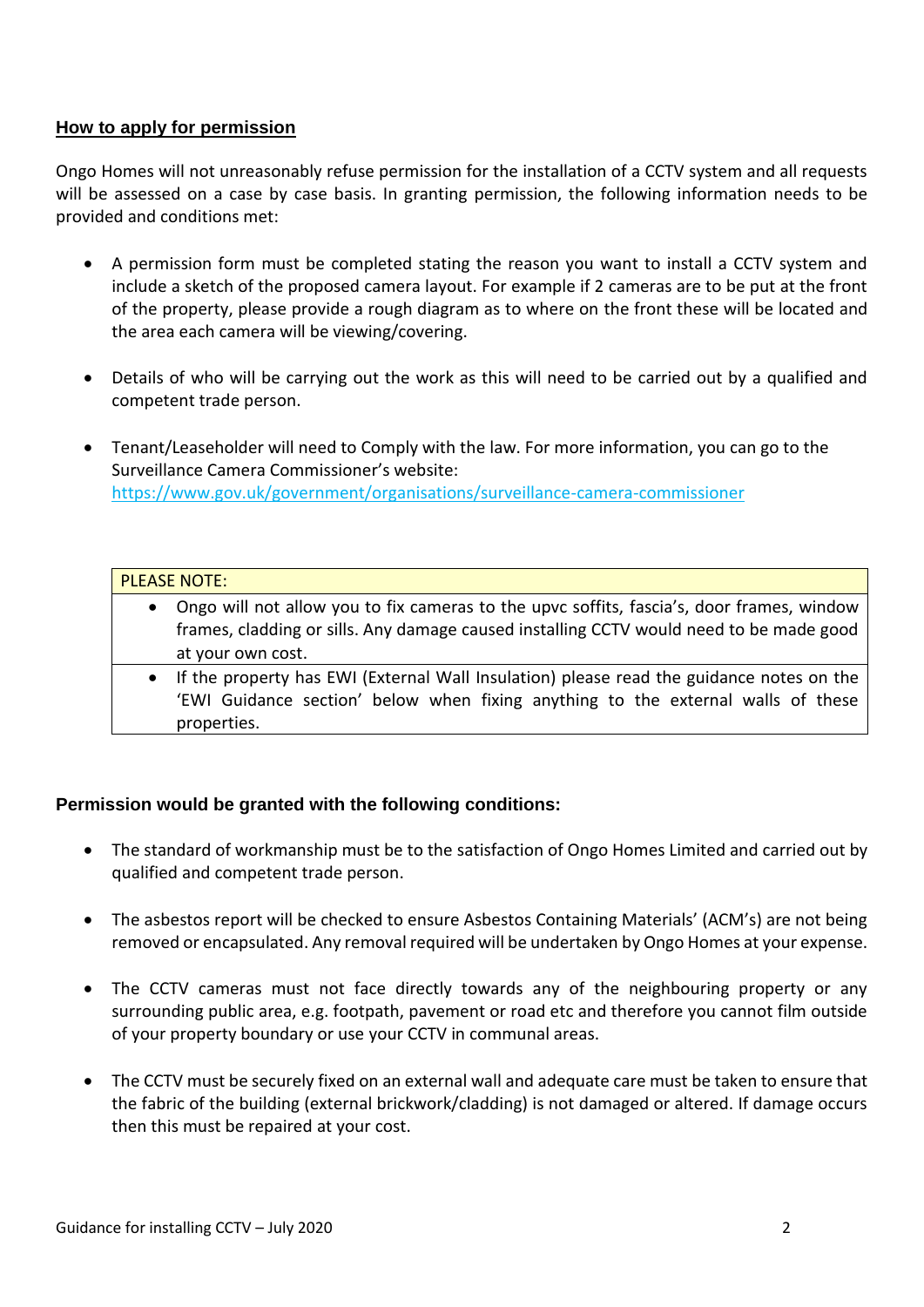- You cannot fix the cameras to the upvc soffits, cladding, fascia's, door frames, window frames or sills.
- You should check the position of your CCTV device from time to time to make sure it still captures the right images and privacy intrusion is minimised.
- The camera must not be remotely controlled i.e. it cannot be moved left or right remotely or zoomed in or out using a controller.
- No costs in connection with the work to be incurred by Ongo Homes Limited. Ongo Homes Limited will not be responsible for maintaining the equipment, making good any damage when the equipment is installed/removed, or for paying for running costs etc.
- Works must be carried out in a manner to ensure minimum disruption to your neighbours and in line with relevant Health and Safety guidelines.
- All debris as a result of the improvements must be disposed of in an appropriate manner.
- All CCTV equipment must be removed prior to vacating the property and to make good to any damage when removing the CCTV. This will include to the external or internal areas of the property where the equipment was attached, cabling passed through, etc. Failure to do so will mean a recharge for removal and the reinstatement of the area in line with our recharge policy.
- We reserve the right to review or withdraw permission should the CCTV be misused or is the subject of a complaint.
- The work must be completed within 3 months of the initial request. Failure to do so will mean you having to apply again for permission.
- Any Local Authority planning and building regulations (if required) must be satisfied and evidenced within the application.
- The Association may inspect approved installations on completion to ensure they comply with all required conditions. Any remedial works required will be made at the expense of the tenant.
- Permission is limited to the works specified in the initial request.
- We may ask you to move or take down the CCTV installation for the purposes of carrying out essential repairs and maintenance work. Any such work will be undertaken by you and at your own expense. If you fail to make reasonable adjustments within the proposed timescale, we reserve the right to carry out the work on your behalf and recharge you.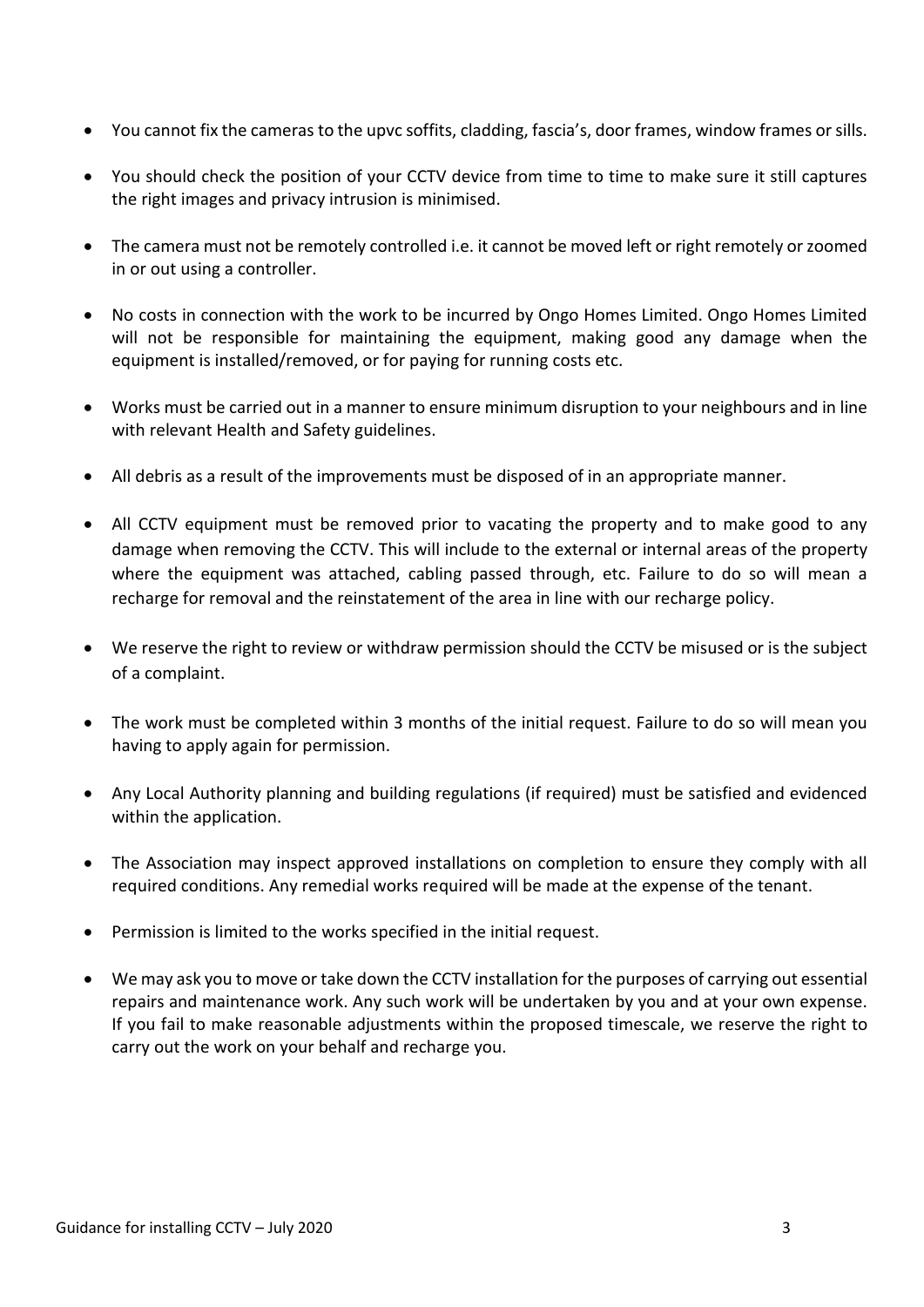## **Retrospective Permission:**

Where we discover CCTV is being used without our knowledge, we may give permission retrospectively if you complete and return an alteration permission form, provide the necessary information as explained in this guidance and more specifically, take note of the following clause in your tenancy agreement.

5.1 You, your family, lodgers, visitors and pets must not cause nuisance, annoyance or disturbance to any other person. Examples of nuisance, annoyance or disturbance include (but are not limited to):-

• Security lighting/CCTV cameras which affect others or intrude on their property, for example by shining light into other properties or filming areas outside of your own boundaries.

We will not provide consent or may withdraw consent if residents are not meeting these conditions or have not sought prior consent before installing CCTV.

If cameras are clearly focused on neighbours' homes or property then this may be deemed as behaviour capable of causing a nuisance or annoyance and is a breach of the terms of the tenancy agreement.

In these instances we will ask for the CCTV equipment to be removed and if no action is taken we reserve the right to take legal action to remove it and costs will be re-charged.

## **Will you need to put up a sign if you install CCTV?**

No. Domestic users do not have to fulfil the same data protection principles as commercial users and therefore do not need to make the public aware. However, informing people they are entering an area covered by CCTV is strongly advised and may help should a claim be made against you that you are making inappropriate use of your CCTV cameras.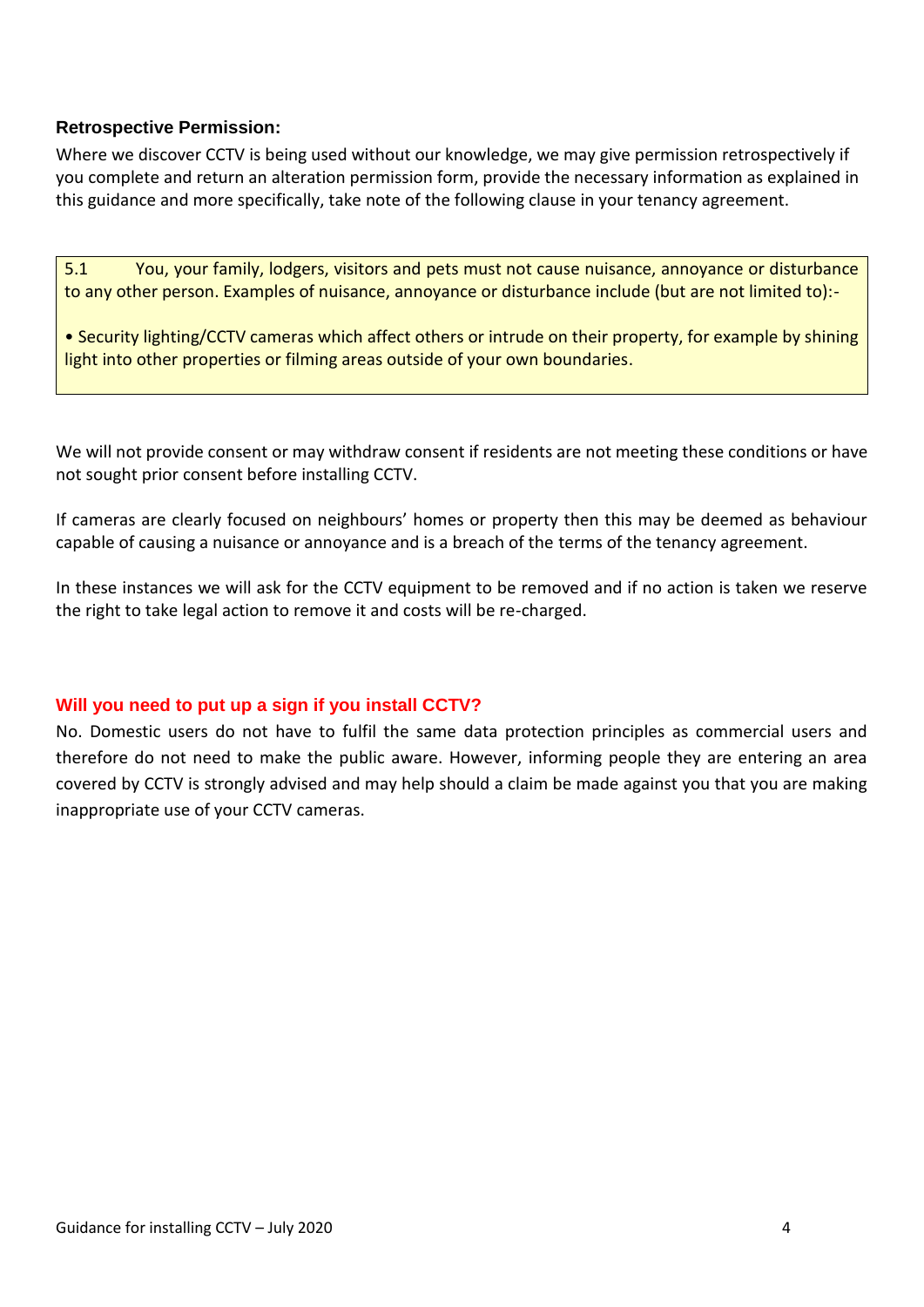# **Guidance for Fixtures & Fittings for External Wall Insulation (EWI)**

If after the work has been completed you wish to add fixtures and fittings, such as satellite dishes, gate posts, hanging baskets, lights etc. to the outside of your property, you must make sure that the correct fixings are applied and are long enough to pass through to the original wall.



Suitable fixings are available from any regular building merchant and it's recommended that the insulation fixings should be at least 110mm long to ensure they go through the insulation to the brickwork.

The 10mm holes are drilled first. The fixing is then fitted with a length of metal tube that is the same length as the gap between the cladding and the old wall (cut to size using a hacksaw) and then a wall plug screwed on the end hand tight. The whole thing is pushed in and tightened up and because of the metal tube there is no damage to the cladding. If unsure ask, as the building merchant will be able to advise on suitable fixtures available for the specific item  $-$  so long as you mention you have EWI!

- Care should be taken not to compress the system as this could affect the performance and security of the item being fixed. Fixtures must be anchored back to the original wall and not the EWI system.
- Percussion drilling must not be used as there is a risk of snagging the mesh layer.
- Mastic sealant should be used to prevent water entering the system around any fixings.